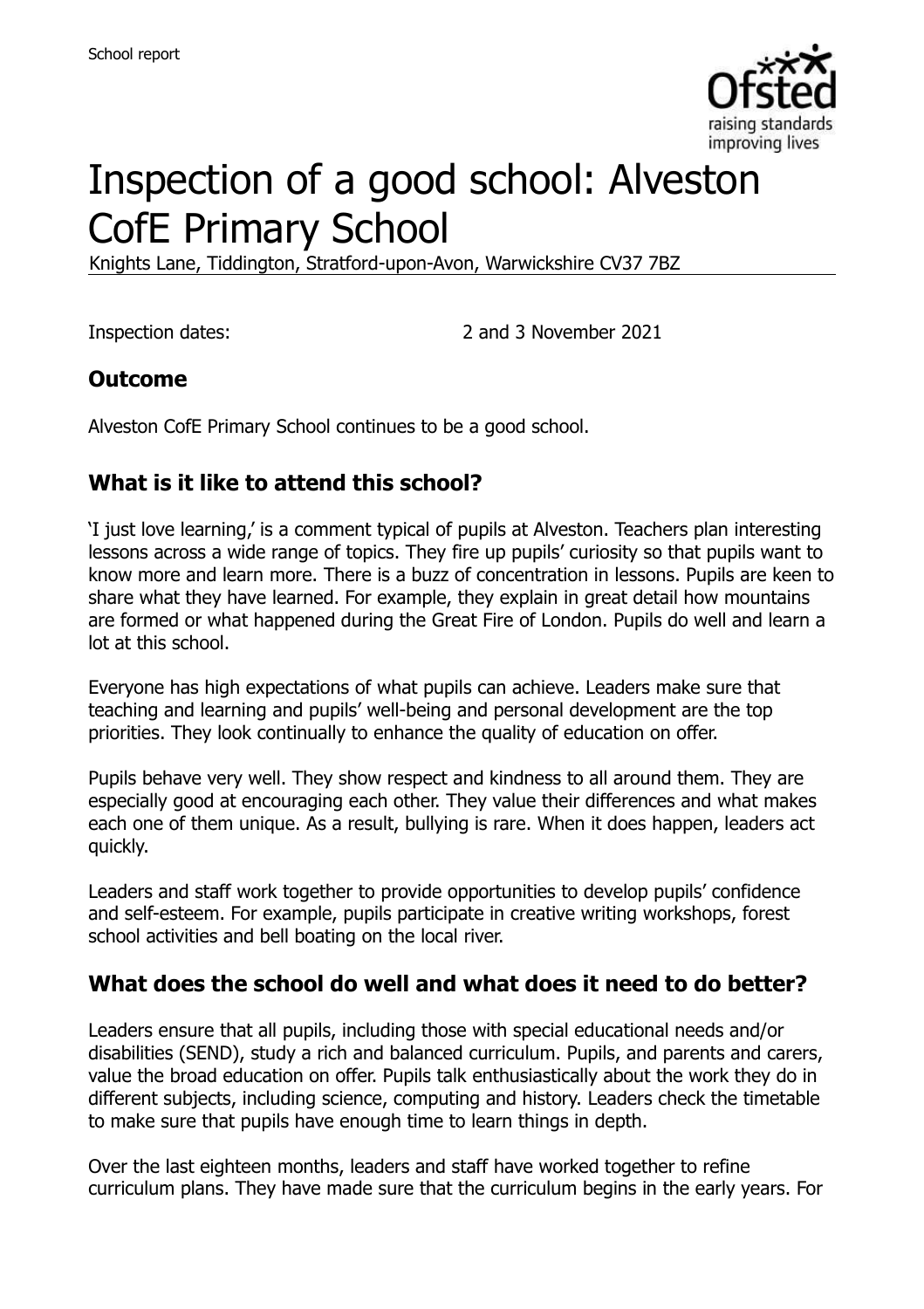

example, when studying the history theme of monarchy, pupils in Reception learn about the royal family. They plan celebrations for the Queen's birthday. Leaders consider what they want pupils to know and the order in which they will learn it. The COVID-19 pandemic hindered the implementation of some plans. Leaders know there is still some work to do in a few curriculum areas to ensure that new learning builds on what pupils know and can already do.

Leaders ensure that all staff are well trained and develop good subject knowledge. Staff value the opportunities to develop professionally and personally. Teachers look carefully at techniques to help pupils remember more. Pupils love songs that help them remember essential facts and subject-specific vocabulary, for example the water cycle rap in Year 4. Pupils use it to help them talk confidently about concepts such as precipitation, evaporation and accumulation.

Staff work together to ensure that pupils learn to read as soon as possible. They want every child to reach the required standard in phonics. Leaders trained all staff in a new way of teaching phonics during 2020. Although the pandemic hindered this, most staff teach early reading confidently. Pupils are making strong progress in learning their sounds. They read new books that match the sounds that they know. Adults patiently support pupils who need extra help. Leaders check how well older pupils are doing with their reading. They suggest books and encourage pupils to visit the library. Pupils across the school display a real love of reading.

Mathematics is well planned and taught. Teachers have good subject knowledge. Pupils say that mathematics makes them think and they have to work hard. Lessons always begin with a chance to recap what pupils already know and can do. From Reception onwards, pupils quickly secure their knowledge of number. Pupils explain what they are doing using subject-specific vocabulary accurately.

Pupils are passionate about their learning. They talk in detail about how to write a computer programme or about the Japanese artist who painted 'The Great Wave'. They work well together in lessons. Effective use is made of partner talk and pupils listen carefully to each other. They know what is expected of them. The school is calm and learning focused.

Pupils with SEND are well supported in school. Leaders listen to pupils' views and use this to provide bespoke support.

Leaders, staff and governors are deeply committed to ensuring that pupils, including those who are disadvantaged, develop skills that help them prepare for future life. Independence and self-assurance are encouraged from the moment pupils start school. Leaders look for ways to enhance the curriculum. After-school clubs in science, computing, German and netball are complemented by participation in local events. For example, pupils contribute to a literary festival and supported Stratford in bloom with their families.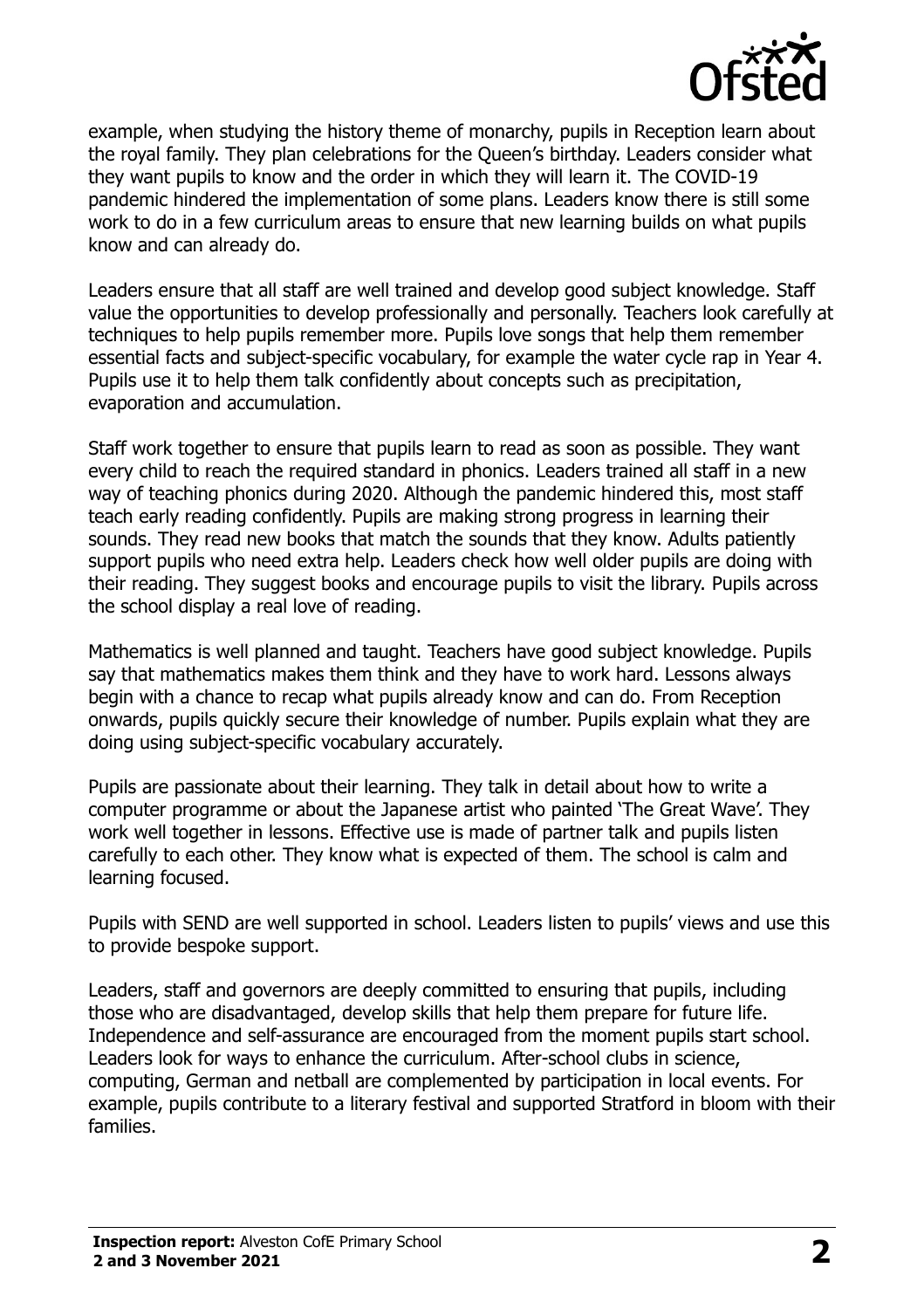

# **Safeguarding**

The arrangements for safeguarding are effective.

The culture of safeguarding is strong. Staff work closely together to ensure that pupils flourish in their care. Leaders have established appropriate procedures for keeping pupils safe. All staff are well trained and know how to report a concern. They are vigilant. Leaders work skilfully with families who need early help. Good use is made of external support when appropriate.

Pupils learn how to protect themselves and stay safe in different situations, such as when working online or crossing the road. They develop a 'network hand' of trusted adults who they know they can go to with any worry.

#### **What does the school need to do to improve?**

# **(Information for the school and appropriate authority)**

- Leaders are working with staff to review all subjects in the curriculum, but due to the impact of the pandemic, not all foundation subjects have been fully reviewed or implemented yet. It is clear that leaders are already taking action to refine and develop curriculum plans in subjects such as design technology and modern foreign languages so that the essential knowledge they want pupils to learn is made clear. For this reason, the transitional arrangements have been applied.
- The new approach to teaching phonics is still in the early stages of implementation. Leaders should continue to support staff to deliver the phonics programme effectively and with confidence so that all pupils reach the ambitious targets set in reading.

# **Background**

When we have judged a school to be good, we will then normally go into the school about once every four years to confirm that the school remains good. This is called a section 8 inspection of a good or outstanding school, because it is carried out under section 8 of the Education Act 2005. We do not give graded judgements on a section 8 inspection. However, if we find evidence that a school would now receive a higher or lower grade, then the next inspection will be a section 5 inspection. Usually this is within one to two years of the date of the section 8 inspection. If we have serious concerns about safeguarding, behaviour or the quality of education, we will deem the section 8 inspection as a section 5 inspection immediately.

This is the second section 8 inspection since we judged the school to be good in June 2012.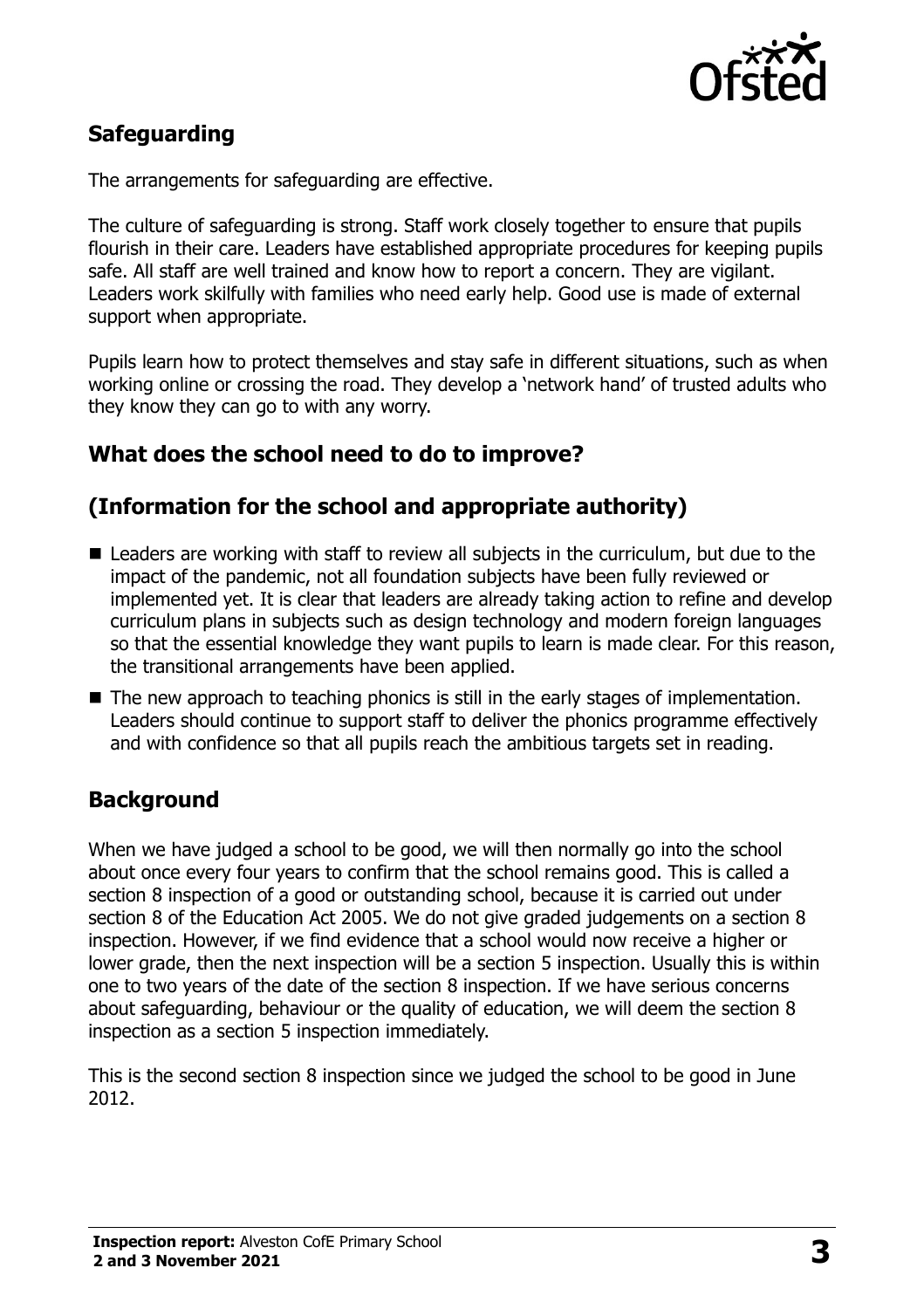

#### **How can I feed back my views?**

You can use [Ofsted Parent View](https://parentview.ofsted.gov.uk/) to give Ofsted your opinion on your child's school, or to find out what other parents and carers think. We use information from Ofsted Parent View when deciding which schools to inspect, when to inspect them and as part of their inspection.

The Department for Education has further [guidance](http://www.gov.uk/complain-about-school) on how to complain about a school.

If you are the school and you are not happy with the inspection or the report, you can [complain to Ofsted.](https://www.gov.uk/complain-ofsted-report)

#### **Further information**

You can search for [published performance information](http://www.compare-school-performance.service.gov.uk/) about the school.

In the report, '[disadvantaged pupils](http://www.gov.uk/guidance/pupil-premium-information-for-schools-and-alternative-provision-settings)' refers to those pupils who attract government pupil premium funding: pupils claiming free school meals at any point in the last six years and pupils in care or who left care through adoption or another formal route.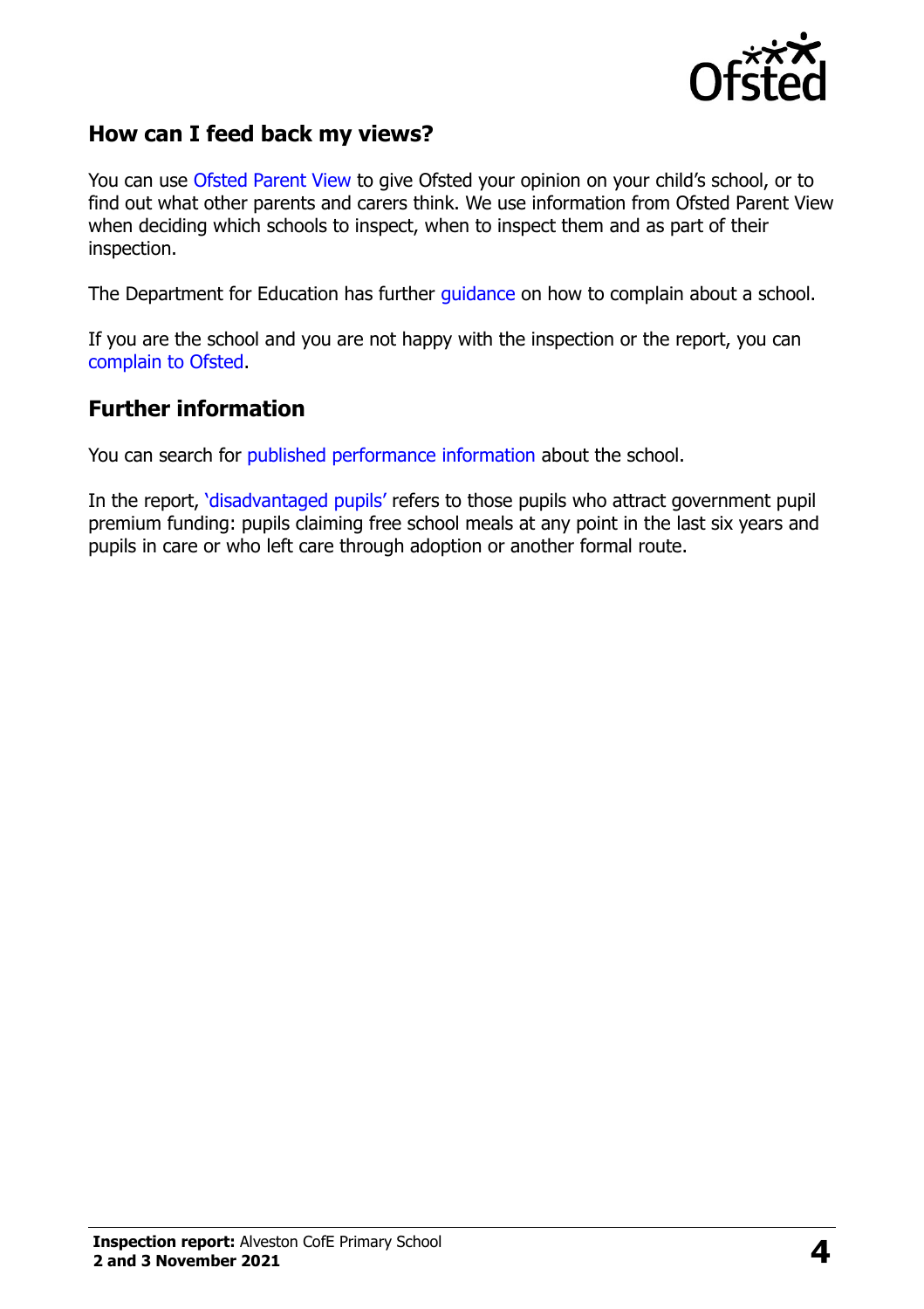

# **School details**

| Unique reference number             | 125623                                                               |
|-------------------------------------|----------------------------------------------------------------------|
| <b>Local authority</b>              | Warwickshire                                                         |
| <b>Inspection number</b>            | 10200232                                                             |
| <b>Type of school</b>               | Primary                                                              |
| <b>School category</b>              | Voluntary controlled                                                 |
| Age range of pupils                 | 4 to 11                                                              |
| <b>Gender of pupils</b>             | Mixed                                                                |
| Number of pupils on the school roll | 210                                                                  |
| <b>Appropriate authority</b>        | The governing body                                                   |
| <b>Chair of governing body</b>      | Alex Quinn                                                           |
| <b>Headteacher</b>                  | Anne Clewley                                                         |
| Website                             | www.alvestoncofeprimary.co.uk                                        |
| Date of previous inspection         | 13 October 2016, under section 8 of the<br><b>Education Act 2005</b> |

# **Information about this school**

- The headteacher was appointed in January 2019.
- A new senior leadership structure was put in place from September 2019, including the appointment of a deputy headteacher and two phase leaders. An experienced special educational needs coordinator joined the school in September 2020.
- The school does not use alternative provision.

# **Information about this inspection**

- This was the first routine inspection the school received since the COVID-19 pandemic began. The inspector discussed the impact of the pandemic with school leaders and has taken that into account in her evaluation.
- The inspector met with the headteacher, senior leaders, members of staff and the office manager. The inspector held a meeting with five governors, including the chair of the governing body.
- Deep dives in reading, mathematics and geography were carried out. These included discussions with subject leaders, visits to lessons and scrutiny of pupils' work. The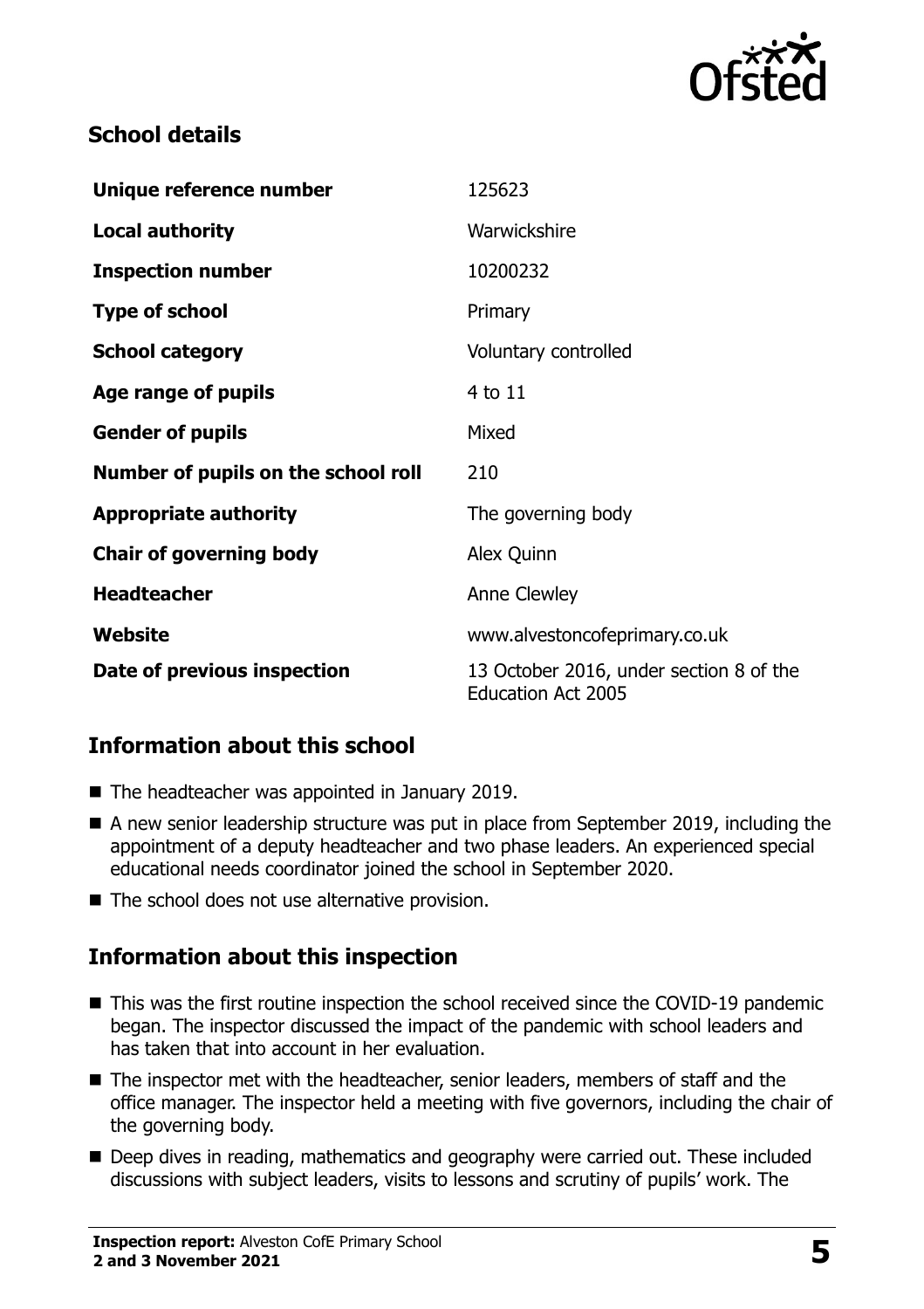

inspector also met with pupils to discuss their learning in these subjects and listened to pupils read.

- A range of documentation was scrutinised, including leaders' plans to improve the school, curriculum plans, reports from external advisors and the school's website.
- When inspecting safeguarding, the inspector considered the school's procedures for recruiting staff, the quality of staff's training and the school's procedures for keeping pupils safe.
- $\blacksquare$  The inspector spoke to parents at the end of the first day and the morning of the second day of the inspection. She considered the 99 responses, including the 97 freetext comments, to Ofsted Parent View, the online questionnaire. The inspector considered the 17 responses to the staff questionnaire.

#### **Inspection team**

Nicola Harwood, lead inspector Her Majesty's Inspector